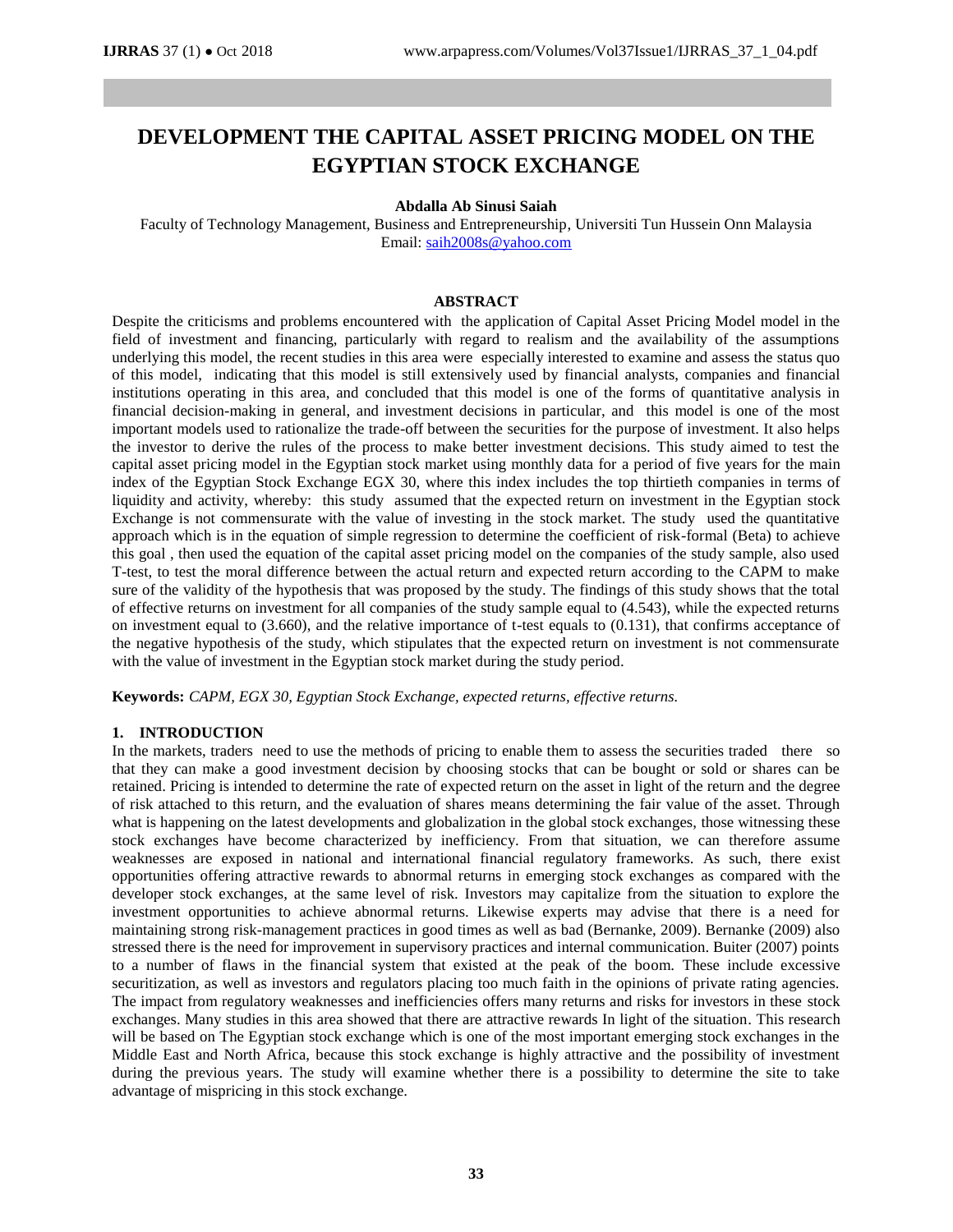## **2. LITERATURE REVIEW**

The first use of CAPM was in the 1960's as a model that allows investors to predict from the expected return whether to invest in the stock exchange; numerous empirical studies had been carried out to analyze the applicability of CAPM in different stock exchanges. Some empirical findings supported the model conditionally or unconditionally. It should be noted that many studies and previous attempts to shed light on the problem of conflicting research findings on the ability to accurately determine the expected return or to predict whether using the capital asset pricing model or other methods of financial analysis. Determining the expected return is only the attempt to simulate and predict the future based on current or past data. It is natural should investors not feel shocked when 100% reality cannot be reached. Many studies carried out for investment in emerging stock exchanges, concluded that there are many opportunities for investors to invest in emerging stock exchanges as compared with investing in developed stock exchanges, that is because inefficiencies in emerging stock exchanges provide many investment opportunities. The investors should take advantage of these opportunities to achieve abnormal returns. From previous studies in this area, which refer to the poor efficiency of emerging financial markets. The Egyptian Stock Exchange continued to take steps to develop all the systems of trading in this market to raise the level of efficiency. This research will be an attempt to determine the ability of the Egyptian Stock Exchange in the pricing of assets traded, especially in light of studies pointing to poor efficiency of pricing in the emerging financial markets. To achieve the objective of this study the behavior of stock prices in the Egyptian stock market will be explored using the capital asset pricing model, using monthly data for the most important and most active companies traded on the Stock Exchange for a period of five years, from 2005 to 2009.

# **3. METHODOLOGY AND RESEARCH DESIGN**

This study is conducted for the purpose of knowing the ability of the Egyptian Stock Exchange to provide a return on investment commensurate with the value of investment in this financial market. The financial performance of the companies will be assessed in this study through the use of the most important financial ratios used in the evaluation of performance as a preliminary step, in order to give a clear idea of the financial performance for the study sample, and then the second step (the main step of the study) will make use of capital asset pricing model for the analysis of population data for the study. The use of CAPM to respond to a series of questions to measure the value of the actual returns achieved and comparing the expected returns according to this model to determine the relationship between money invested and the returns from these investments. There are two categories of samples taken: non-random sampling and random sampling taken, random samples taken is the process of selecting the sample that would be representative of the companies in the stock exchange. In contrast, non-random samples that do not provide an equal opportunity for each company will be specified in the research sample. Another reason is that the results will yield a strictly representative sample. The sample of the study is (EGX 30 index) includes the top 30 companies in terms of liquidity and activity. It is the main index of the Egyptian Stock Exchange.

#### **4. DISCUSSION OF FINDINGS**

#### **4.1 Results of assessment of the risk coefficient (Beta)**

In this step, the factor of beta has been estimated through the use of simple linear regression equation on the grounds that the market return independent variable affects the earnings per shares as the dependent variable for each company of the companies of the study through the use of the following equation:

$$
R_{i} = \alpha_{i} + \beta_{i} R_{m}
$$

Through the use of the previous equation the following results were obtained:

Companies that have been rejected because there is no statistically significant of beta.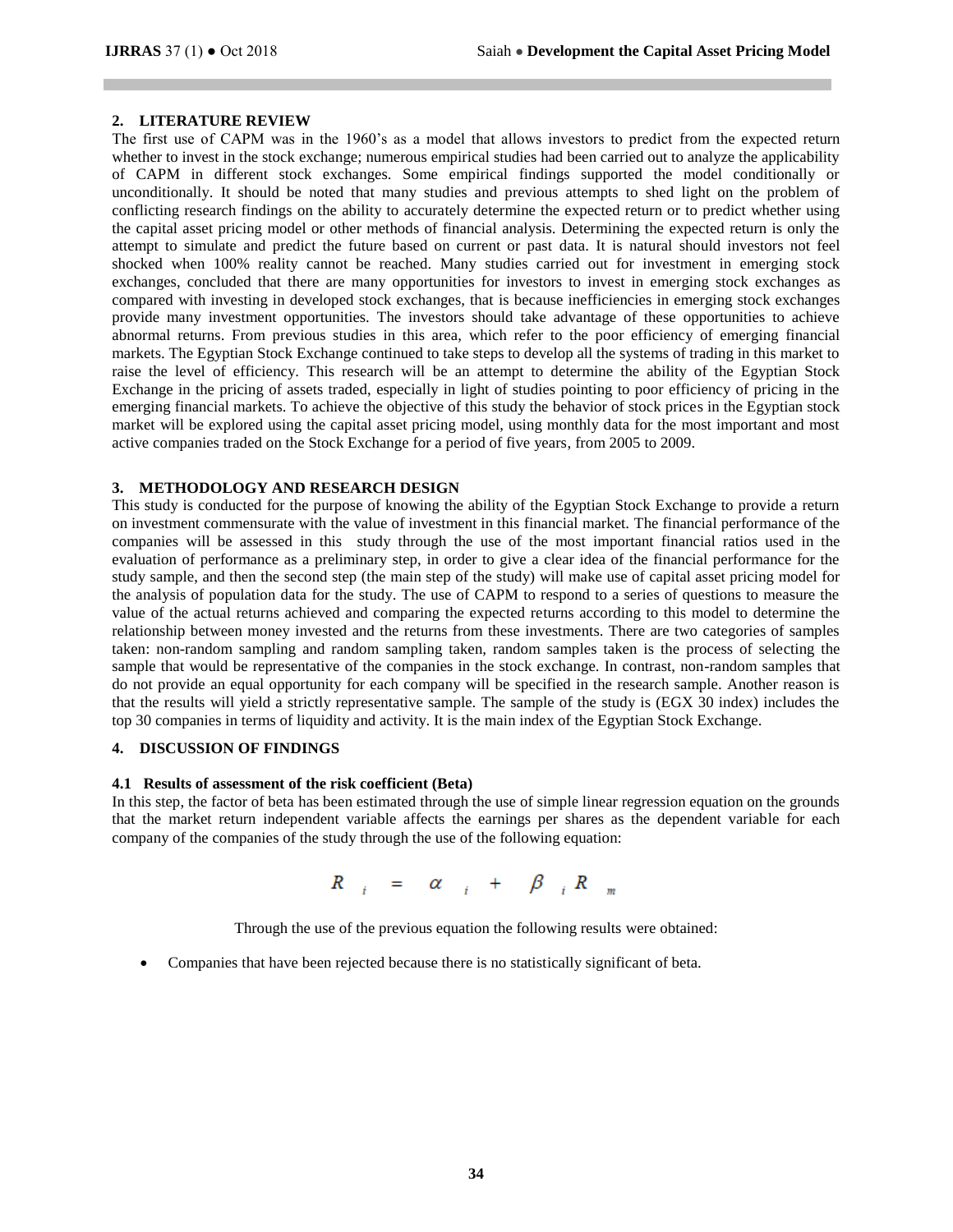|                  | $\alpha$                | $\beta$                 | $R^2$  | $\sigma$ | -0<br>$\sigma_{1}$ | $\sigma_{2}$ |
|------------------|-------------------------|-------------------------|--------|----------|--------------------|--------------|
| Co <sub>2</sub>  | 3.034<br>t(1.016)       | 0.350<br>t(1.202)       | 3.10 % | 138.715  | 4.318              | 134.397      |
| Co <sub>5</sub>  | $-0.445$<br>$t(-0.110)$ | 0.100<br>t(0.255)       | 10 %   | 184.866  | 0.266              | 184.600      |
| Co <sub>7</sub>  | 1.369<br>t(0.369)       | 0.358<br>t(0.989)       | 2.10 % | 171.576  | 3.649              | 167.927      |
| Co <sub>9</sub>  | $-0.592$<br>$t(-0.298)$ | 0.244<br>t(1.263)       | 3.40 % | 92.423   | 3.162              | 89.261       |
| Co 15            | 1.882<br>t(0.226)       | 1.085<br>t(1.338)       | 3.80 % | 387.791  | 14.849             | 372.942      |
| $Co$ $20$        | 25.786<br>t(1.411)      | 0.442<br>t(0.248)       | 10 %   | 835.904  | 1.145              | 834.759      |
| Co <sub>23</sub> | 2.683<br>t(0.543)       | 0.053<br>t(0.111)       | 0.00%  | 225.940  | 0.061              | 225.879      |
| Co 24            | 4.097<br>t(1.172)       | $-0.066$<br>$t(-0.194)$ | 10 %   | 159.812  | 0.134              | 159.678      |
| Co <sub>25</sub> | 8.543<br>t(0.979)       | 0.025<br>t(0.030)       | 0.00 % | 398.801  | 0.008              | 398.793      |
| Co <sub>26</sub> | 13.501<br>t(1.820)      | 0.808<br>t(1.118)       | 2.70 % | 343.798  | 9.286              | 334.512      |
| Co <sub>27</sub> | 7.234<br>t(0.916)       | 0.997<br>t(1.294)       | 3.60 % | 367.761  | 13.203             | 354.558      |

|  |  |  | Table 1: shows Companies that have been rejected because there is no statistically significant of beta |
|--|--|--|--------------------------------------------------------------------------------------------------------|
|  |  |  |                                                                                                        |

 $\alpha$  Fixed pieces  $\beta$  *Formal risk factor*  $\sigma$  *The overall risk*  $\sigma_1$  $\sigma_1$  Systematic risk <sup>2</sup> *R**Coefficient of determination*  $\sigma$ <sub>2</sub> *Non-systematic risk* 

Table 1 shows the companies that have been rejected because there is no statistically significant of beta, as the value of a beta for companies listed in the table above (0.350 , 0.100, 0.358, 0.244, 1.085 , 0.442 , 0.053, -0.066, 0.025, 0.808, 0.997) respectively, as shown in the table the values of t-test for the parameter (beta), which achieved values less than the value of tabular T (1.676) when the level of significance (10%) for all listed companies; which means that there is no statistical significance at all levels of moral recognized, this also indicates the lack of the slope coefficient significantly different from zero, so these companies will not fall within the companies that will be run by the capital asset pricing model for the purpose of measuring the expected return on investment.

Table 2 below shows that the values of the calculated T are largest than the values of T indexed for all companies, at all levels recognized of Sig (1 % to 10 %), which means that there is a positive relationship between returns of market portfolio and returns of securities.

| Table 2: shows Companies that have been accepted because there is a statistically significant of beta. |  |  |  |
|--------------------------------------------------------------------------------------------------------|--|--|--|
|                                                                                                        |  |  |  |

| Co No            | $\beta$ | T calculated | Sig.  | T indexed | $R^2$   |
|------------------|---------|--------------|-------|-----------|---------|
| Co <sub>1</sub>  | 1.278   | t(1.708)     | 10 %  | 1,676     | 6.10 %  |
| Co <sub>3</sub>  | 0.969   | t(9.908)     | 1 %   | 2,678     | 68.60%  |
| Co <sub>4</sub>  | 2.282   | t(7.905)     | $1\%$ | 2,678     | 58.10%  |
| Co <sub>6</sub>  | 0.355   | t(2.196)     | 5 %   | 2.009     | 9.70 %  |
| Co 8             | 0.501   | t(3.182)     | $1\%$ | 2,678     | 18.40 % |
| Co <sub>10</sub> | 0.732   | t(4.336)     | $1\%$ | 2,678     | 29.50 % |
| Co <sub>11</sub> | 0.623   | t(3.644)     | $1\%$ | 2,678     | 22.80 % |
| Co <sub>12</sub> | 0.496   | t(3.059)     | 1 %   | 2,678     | 17.20 % |
| Co <sub>13</sub> | 0.646   | t(2.493)     | 5 %   | 2.009     | 12.10 % |
| Co <sub>14</sub> | 1.013   | t(4.159)     | 1 %   | 2,678     | 27.80 % |
| Co <sub>16</sub> | 0.471   | t(1.814)     | 10 %  | 1,676     | 6.80 %  |
| Co 17            | 1.579   | t(4.766)     | 1 %   | 2,678     | 33.50 % |
| Co <sub>18</sub> | 0.679   | t(2.180)     | 5 %   | 2.009     | 9.50 %  |
| Co <sub>19</sub> | 1.229   | t(2.824)     | $1\%$ | 2,678     | 15.10 % |
| Co <sub>21</sub> | 0.821   | t(2.096)     | 5 %   | 2.009     | 8.90 %  |
| Co <sub>22</sub> | 1.387   | t(4.637)     | 1 %   | 2,678     | 32.30 % |

But, this positive relationshipis different according to the values of beta, where the values of beta of companies (Co1= 1.278, Co 4=2.282, Co14=1.013, Co17=1.579, Co19=1.229, Co 22=1.387), are larger than one, this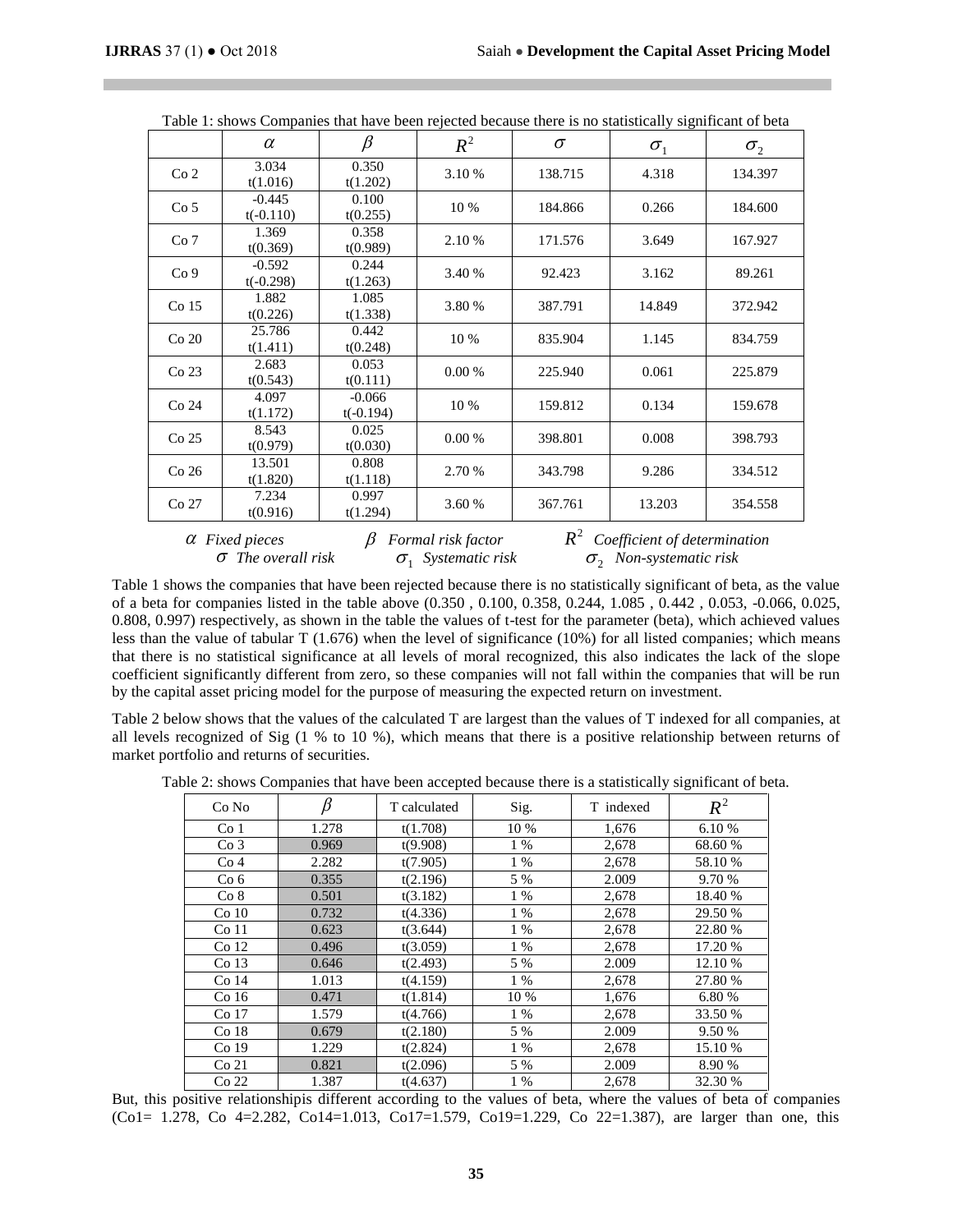concludes that whenever there are high returns of market portfolio, this will lead to higher stock returns, more than the returns of market portfolio, and vice versa in the case of a decline. And if the values of beta of companies (Co 3=0.969, Co 6=0.355, Co 8=0.501, Co 10=0.732, Co 11=0.623, Co 12=0.496, Co 13=0.646, Co 16=0.471, Co 18=0.679, Co 21=0.821), are less than one, this concludes that whenever there are high returns of the market portfolio, this will lead to higher stock returns but by less than the returns of the market portfolio, and vice versa in the case of a decline.

# **4.2 Results of assessing the financial performance**

The results of financial analysis which will be presented in the current step influence in particular the investment decisions. However, the results of financial analysis of historical financial statements are not an end in itself. Although they are useful in assessing the financial performance of companies, but they are just an important step in an integrated process designed to determine the values of companies; where the values of companies, are determined on the basis of values of future profits or any values associated such as (cash flows, dividends, and profits remaining).

| Ratios | Market<br>ratios |      |                  | Profitability ratios |            | Asset management ratios     | Liquidity ratios                    |            |                       |                  |                |
|--------|------------------|------|------------------|----------------------|------------|-----------------------------|-------------------------------------|------------|-----------------------|------------------|----------------|
| Co     | P/E              | P/B  | Profit<br>margin | <b>ROE</b>           | <b>ROA</b> | Fixed<br>Assets<br>Turnover | Total<br>Assets<br>Rotating<br>Rate | <b>DSO</b> | Inventory<br>Turnover | Current<br>Ratio | Ouick<br>Ratio |
| 1      | 10.37            | 2.14 | 12.14%           | 17.69%               | 6.11%      | 1.48                        | 0.50                                | 151.1      | 14.61                 | 1.20             | 1.10           |
| 3      | 9.31             | 0.90 | 41.29            | 8.85%                | 2.09%      | 0.92                        | 0.47                                | 123.70     | 19.52                 | 0.88             | 0.86           |
| 4      | 14.18            | 0.61 | 91.70%           | 8.28%                | 1.75%      | 0.88                        | 0.02                                | 318.91     | 51.09                 | 0.33             | 0.33           |
| 6      | 6.86             | 0.78 | 32.10%           | 11.8%                | 9.97%      | 0.71                        | 0.31                                | 117.23     | 22.28                 | 2.10             | 1.99           |
| 8      | 17.55            | 3.61 | 12.91%           | 32.9%                | 8.16%      | 1.09                        | 0.63                                | 148.30     | 79.58                 | 0.38             | 0.36           |
| 10     | 10.39            | 0.53 | 0.70%            | 1.40%                | 0.53%      | 1.31                        | 0.76                                | 33.20      | 4.70                  | 1.01             | 0.49           |
| 11     | 6.10             | 0.93 | 6.79 %           | 13.76%               | 5.55%      | 3.48                        | 0.82                                | 115.14     | 3.34                  | 1.22             | 0.72           |
| 12     | 3.56             | 0.29 | 29.94%           | 10.81%               | 3.44%      | 2.49                        | 0.11                                | 555.54     | 1.34                  | 1.49             | 1.49           |
| 13     | 9.41             | 2.08 | 19.17%           | 20.28%               | 9.52%      | 1.13                        | 0.50                                | 116.34     | 23.10                 | 0.99             | 0.92           |
| 14     | 9.62             | 0.54 | 26.04%           | 5.62 %               | 1.96%      | 5.88                        | 0.08                                | 290.91     | 69.29                 | 1.18             | 1.18           |
| 16     | 44.83            | 0.55 | 8.66%            | 0.37%                | 0.32%      | 2.64                        | 0.04                                | 361.69     | 32.08                 | 3.25             | 3.25           |
| 17     | 2.53             | 0.54 | 12.03%           | 1.56 %               | 1.20%      | 1.62                        | 0.10                                | 6.31       | 3.67                  | 2.56             | 2.25           |
| 18     | 3.57             | 0.37 | 19.76%           | 8.19%                | 6.52%      | 1.05                        | 0.33                                | 265.00     | 3.04                  | 2.43             | 1.72           |
| 19     | 13.82            | 0.81 | 11.37            | 4.53 %               | 3.93%      | 0.03                        | 0.02                                | 746.33     | 2.38                  | 0.26             | 0.26           |
| 21     | 12.03            | 0.73 | 3.13 %           | 6.94 %               | 4.80%      | 3.06                        | 0.05                                | 453.10     | 3.12                  | 3.84             | 3.84           |
| 22     | 4.46             | 0.27 | 12.19%           | 4.46%                | 4.04%      | 0.76                        | 0.33                                | 68.36      | 3.20                  | 6.86             | 6.86           |

Table 3: Financial indicators of companies that have been accepted according to (Beta)

# **4.2.1 P/E (Price-Earnings Ratio)**

The table 3 shows that there are two companies that have achieved very high values, and three companies that have achieved high values compared with the standard market values of the industry, while there are seven companies that had fair values compared with the standard values of the industry, while the remaining four companies have achieved low values of the market value compare with the industry standard.

# **4.2.2 P/B (Price-to-Book)**

Also it is clear from table 3, that there are only three companies that have achieved high values of Price-to-Book compared with the standard values of the industry, and ten companies that were included in the classification of fair values in accordance with the industry standard, while the other three companies are rated low values of Price-to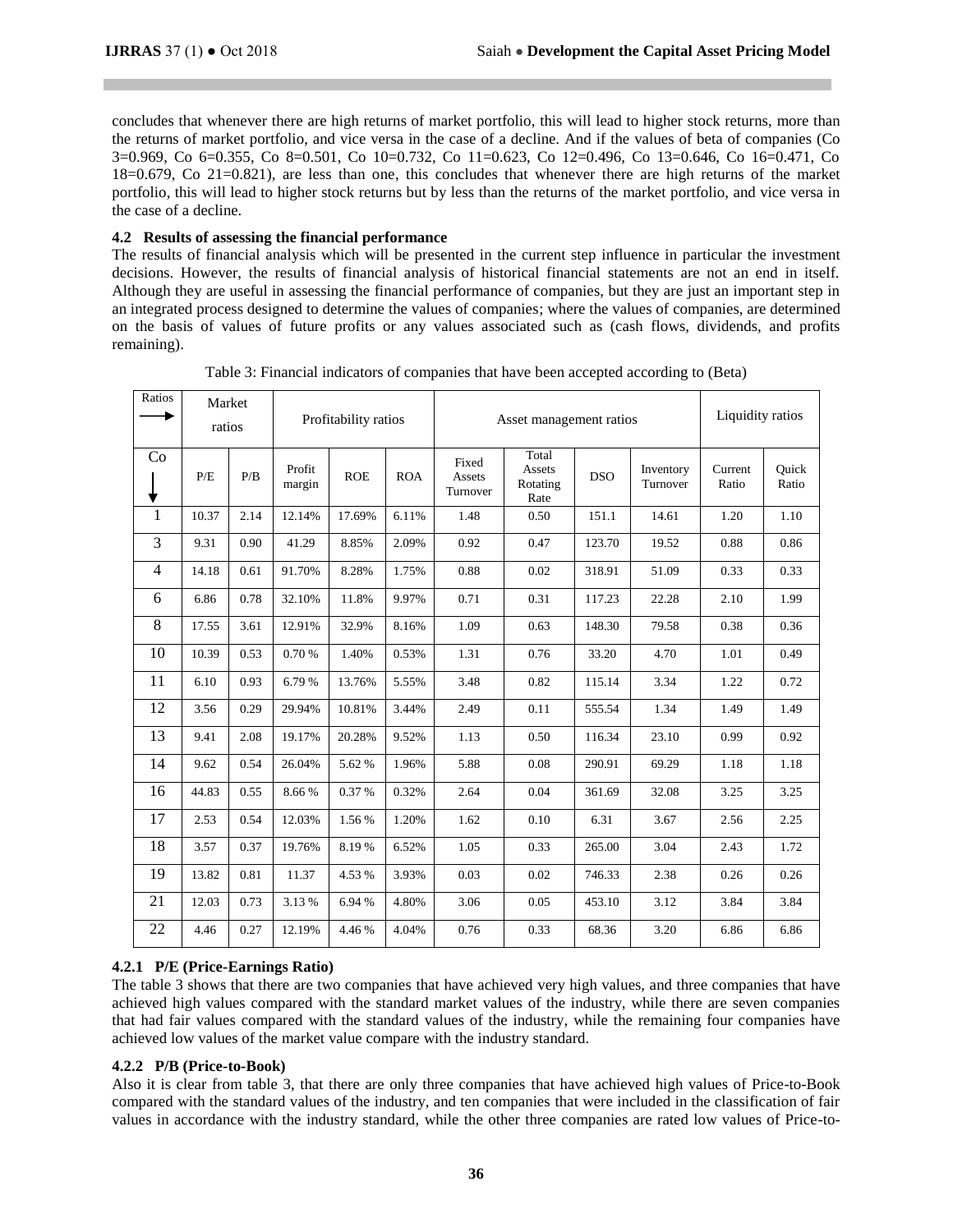Book in accordance with the industry standard. This ratio is also called, by market capitalization to shareholders' equity and used for comparison between the market value to book value, calculated on the tangible assets, which reflectthe break-up value of the company.

# **4.2.3 Profit margin**

Through the analysis of profitability ratios, it shows that there is only one company that has achieved a good profit margin compared with the industry standard, and four companies in the classification of fair values, and the rest of the companies are in the classification of low profit margin, this means that the majority of companies need better control of costs. In general, the increase in profits does not mean that the company's profit margin has improved, if the increased costs are at a greater rate than sales, it leads to low profit margins.

# **4.2.4 ROE** (**Return on Equity)**

This ratio is used to measure the amount of profit earned as a percentage of the rights of ordinary shareholders, and thus the net rate of profit earned by investors from investing their money, as a consequence of their risks in the recruitment of their money. This ratio indicates the extent of management efficiency in the recruitment of shareholders' money. The results of the analysis of this ratio shows that there is only one company that has a good efficiency to the management of shareholders' funds , and two companies that have a medium efficiency for the management of Shareholders' funds, while the other thirteen companies are companies that have a weak efficiency for the management of Shareholders' funds.

# **4.2.5 ROA** (**Return on Assets**)

The company's assets consist of total liabilities and capital, and this money is used to finance the company's activities, so the rate of return on assets gives an idea of the effectiveness of the company to transfer the money invested into profits. As it is clear from the analysis of this ratio, as shown in table (3), that all weak companies invested into profits, meaning that these companies have a low efficiency in the use of their assets to achieve profits.

# **4.2.6 Fixed Assets Turnover**

This ratio describes the ability of the entity to achieve the optimum utilization of its fixed assets to achieve profits of the enterprise. In this study, it is clear that there are five companies that have a good ability to achieve profits from the use of fixed assets, also there are six companies that have a fair ability to achieve profit from the use of fixed assets, and the other companies five companies) have a low ability to achieve profits from the use of their fixed assets.

## **4.2.7 Total Assets Rotating Rate**

This ratio describes the activities of the company and its ability to achieve sales through the use of total assets. Through the assessment of this rate, table 3 shows that all companies have an impaired ability to achieve good rates of sales through the use of total assets.

# **4.2.8 Days Sales Outstanding**

This ratio is used to measure the average number of days that a company takes to collect revenue after a sale has been made. A low DSO number means that it takes a company fewer days to collect its receivable accounts. A high DSO number shows that a company is selling its product to customers on credit and taking longer to collect back the money.

In this study, it is clear that there are thirteen companies that have a high DSO number showing that these companies are selling their products to customers on credit and taking longer to collect back their money, and one company has a medium DSO number, showing that this company is selling its product to customers on credit and taking a medium time to collect back the money, while there are only two companies that have a low DSO number showing that these companies are selling their products to customers on credit and taking a short time to collect back themoney (as shown in table 3) .

## **4.2.9 Inventory Turnover**

This rate is used to measure the number of times of inventory turnover of the company, whenever this ratio is higher, it is in the interest of the company where the company can achieve significant profits using the profit margin similar to companies that have less inventory turnover , a significant competitive advantage can be utilized. In this study, it is clear from table 3, that there are eight companies that have a high rate of inventory turnover, and six companies have an average rate of inventory turnover, whereas there are only two companies that have a low rate of inventory turnover, taking into account that a much higher rate could lead to inventory management risks.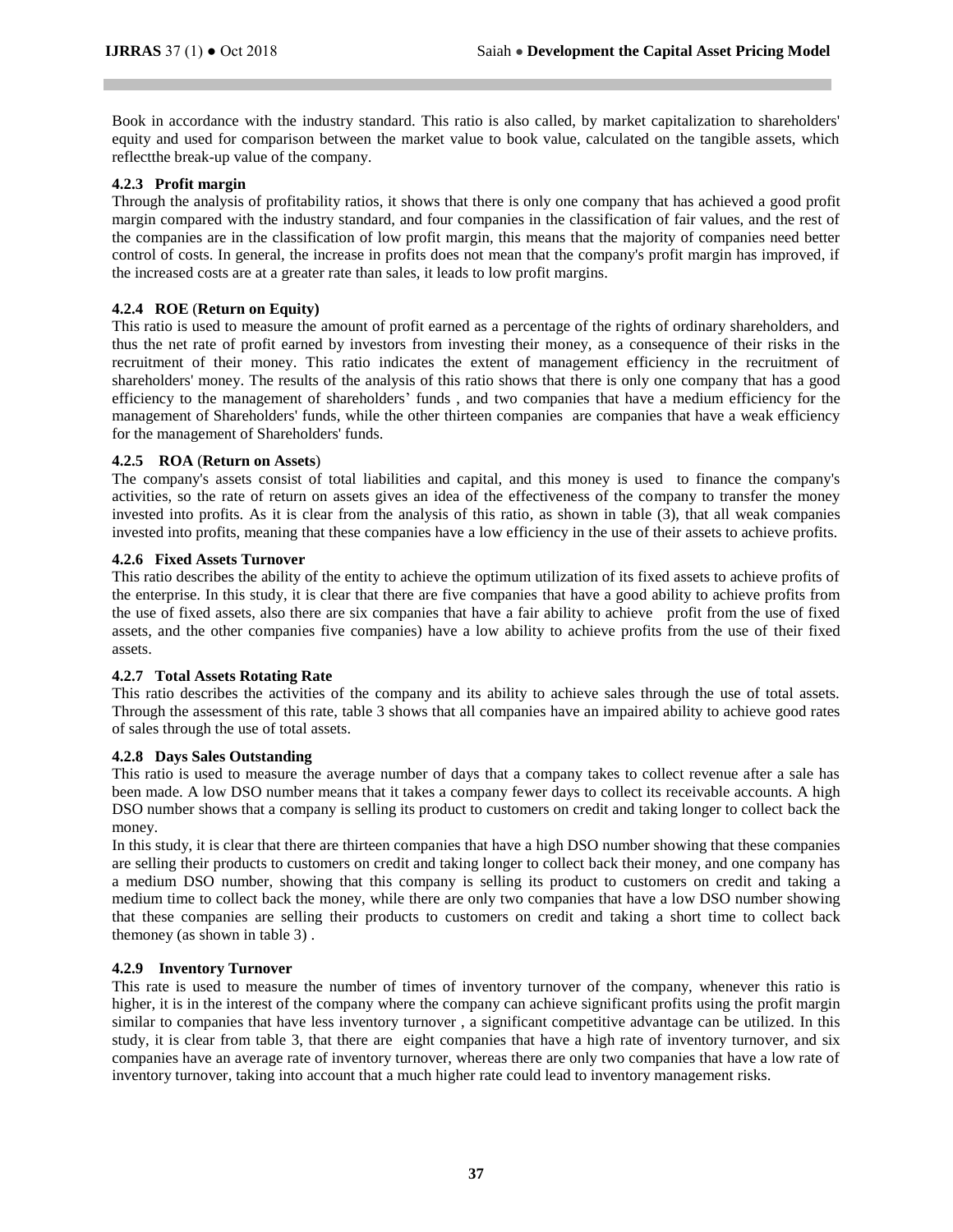## **4.2.10 Current Ratio**

This ratio shows the number of times the current viability of the company's assets to cover its short-term. The assets of the company are to ensure its obligations in all circumstances, whether in borrowing or liquidation. The rate (2 times), is a fair value for most sectors, but if the ratio is less than two times, the company will not be able to repay its obligations in the short term, may indicate that the company is not in good financial standing, but this does not mean that the company will be bankrupt or go on liquidation, there are several ways to get funding. In this study, as shown in table 3, that there are three companies which can fully cover their short-term obligations, and three companies which can cover the short-term liabilities ratio fairly, while the other companies ten companies are in the low level, and have an impaired ability to cover short-term obligations.

### **4.2.11 Quick Ratio**

This ratio is similar to the proportion of trading, but does not include the stock of goods; assets can be liquidated as quickly as required. Thus, this ratio uses more stringent standards in measuring the Company's ability to cover its short-term obligations. The financial analysts looking forward to quick cash of  $(1:1)$  is acceptable as a target for this ratio. And the companies with ratios less than one should be properly viewed with extreme caution. Table 3 shows that there are four companies in the high level of this ratio, and there are five companies in the fair level to cover short-term obligations, and the other companies seven companies are in the low level to cover short-term obligations.

#### **4.3 Results of running the CAPM for all companies**

It's clear from the results in table 4 below, that the average value of the effective return on investment of all companies of the study sample is equal to (4.543), while the average value of the expected return on investment of all companies of the study sample according to the CAPM is equal to (3.660), this indicates that actual returns of the stock exchange are higher than the expected returns according to the CAPM.

|                | $R_i$ | $E(R_i)$ | AR       | t        |
|----------------|-------|----------|----------|----------|
| 1              | 5.800 | 1.160    | 4.641    | 1.747    |
| 2              | 1.064 | 3.454    | $-2.391$ | $-0.648$ |
| 3              | 5.607 | $-6.296$ | 11.903   | 3.293    |
| $\overline{4}$ | 2.203 | 8.014    | $-5.811$ | $-2.927$ |
| 5              | 6.278 | 6.930    | $-0.652$ | $-0.177$ |
| 6              | 7.376 | 5.214    | 2.162    | 0.693    |
| 7              | 0.703 | 6.024    | $-5.321$ | $-1.469$ |
| 8              | 5.848 | 6.967    | $-1.119$ | $-0.220$ |
| 9              | 4.466 | 5.853    | -1.387   | $-0.659$ |
| 10             | 7.692 | 3.127    | 4.565    | 1.227    |
| 11             | 0.993 | 7.152    | $-6.159$ | -1.841   |
| 12             | 4.009 | $-1.076$ | 5.085    | 1.431    |
| 13             | 3.915 | 5.608    | $-1.693$ | $-0.243$ |
| 14             | 2.250 | 1.523    | 0.727    | 0.169    |
| 15             | 7.331 | 4.553    | 2.778    | 0.592    |
| 16             | 7.148 | 0.350    | 6.798    | 1.133    |
| Average        | 4.543 | 3.660    | 0.883    | 0.131    |

Table 4: The results of running the CAPM for all companies

| AR | - 1 | <b>Contract Contract State</b> |  | $E$ $(R_{i})$ |  |
|----|-----|--------------------------------|--|---------------|--|
|    |     | $0.883 = 4.54 - 3.660$         |  |               |  |

Therefore, the value of abnormal returns are equal to (AR= 6.798, also that the value of calculated T is equal to (0.131), it is less than the value of tabular T equal to (1.796), at 5% of Sig and 11 degrees of freedom. This conclude that the effective returns of all companies of the study sample does not significantly differ than the expected returns on investment according to the CAPM during the study period, while taking into account the criticisms and the most important problems facing this model.